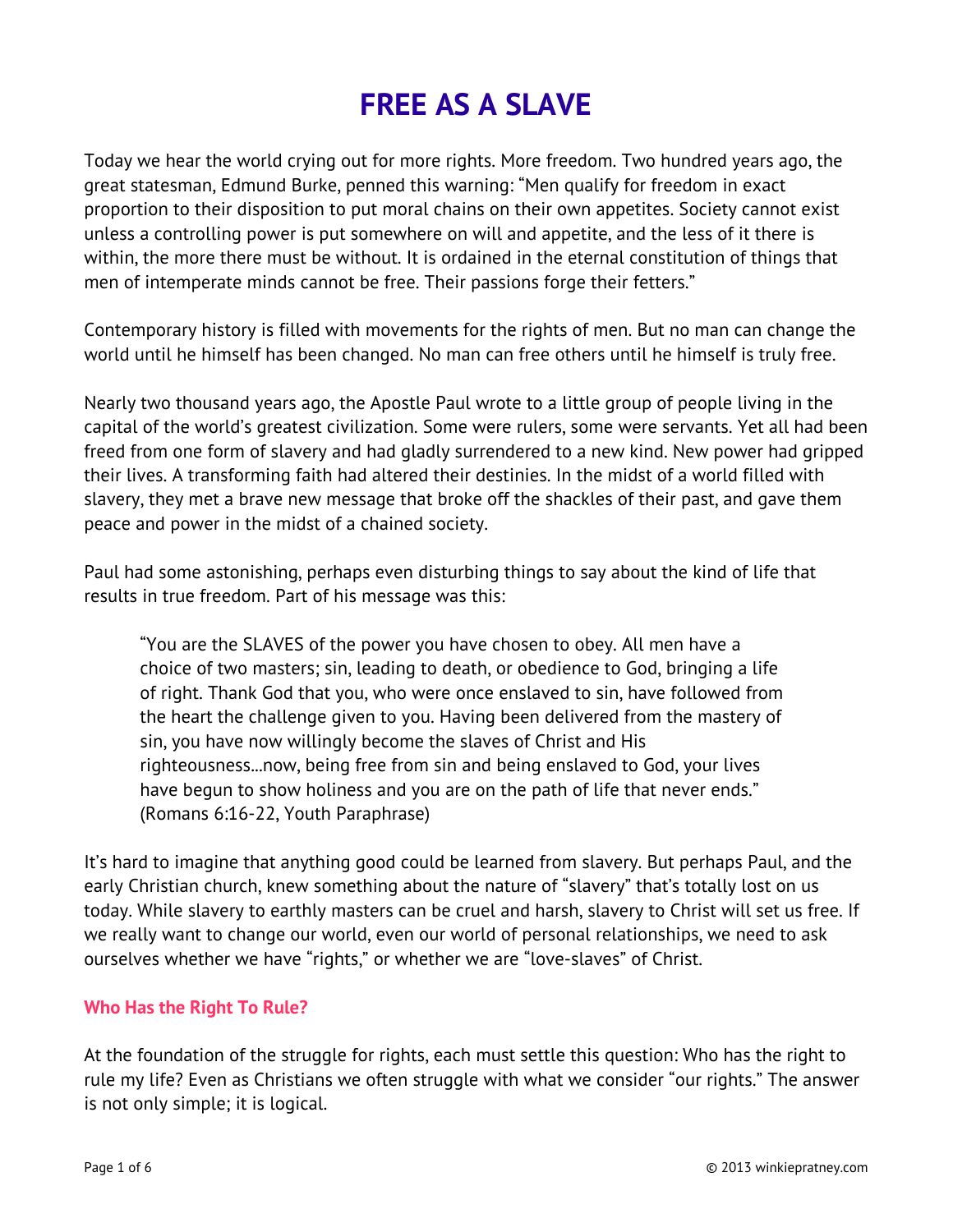The one who has a right to rule the affairs of men is the one best qualified. And who is better qualified than God? He made us. He has the wisdom, the understanding and the love. He has the power to direct and control, the justice to be perfectly fair and the mercy to be kind. God has the ultimate right to our lives. He has the first right to be loved, the right to be worshiped, the right to be obeyed. He has the right to be King. Men have marched for their own rights, but who is marching for the rights of God?

Long ago a party of powerful religious leaders came to speak to a quiet carpenter. These leaders had a real problem with the man who said He had the right and authority to forgive sins. And so they came, with one of their many difficult questions. "Master," they said, "we know you teach and say what is right, and don't play favorites. So we have a question for you. Is it lawful for us to give tribute to Caesar or not?"

Jesus lifted up his eyes. "Show me a penny," He said. They gave Him one, wondering. "Whose image and name are stamped on this?" He asked. "Caesar's", they replied. "Then give to Caesar the things that are Caesar's, and give to God the things that are God's!"

Like the coins stamped with the image of Caesar, you are made in God's image. Have you given Him the things that belong to Him? Have you given Him what is rightfully His?

## **Love-Slavery To Christ**

The early Christians called themselves "servants of Christ." In Greek, there is a special word for this type of servant; doulos, which means slave. To understand what it means to be a love-slave of Christ, we must discover what this servant hood meant to the first disciples.

## **Disciples Are Love-Slaves Of Christ**

First, they had a clear understanding that a Christian is a person who has been delivered from the service of sin and become a love-slave of Jesus. If Jesus in not truly our Master, then we are not truly Christians. (Romans 10:9) No man is a true Christian who has not made Jesus LORD of all known areas of his life. Deliberate withholding of obedience to God and refusal to surrender known rights, or sins, are signs of a phony Christianity. We cannot be a mixture of bad and good. You are either a love-slave of Christ, or a bond-slave of sin! (Romans 6:12-22; Philippians 1:1; James 1:1; 2 Peter 1:1; 1 Corinthians 7:21-24)

Slavery to sin is marked by fear of punishment and hope of reward, as well as guilt and emptiness. Slavery to Jesus Christ is marked by LOVE; unselfish choices for the highest good of God and His creation. This is the sign of the true Christian. He loves Christ, he loves others, and he does what his Master asks him to do.

#### **Slaves Have No Rights Of Their Own**

When a man becomes a slave he ceases to have any say in his own life. He has been bought with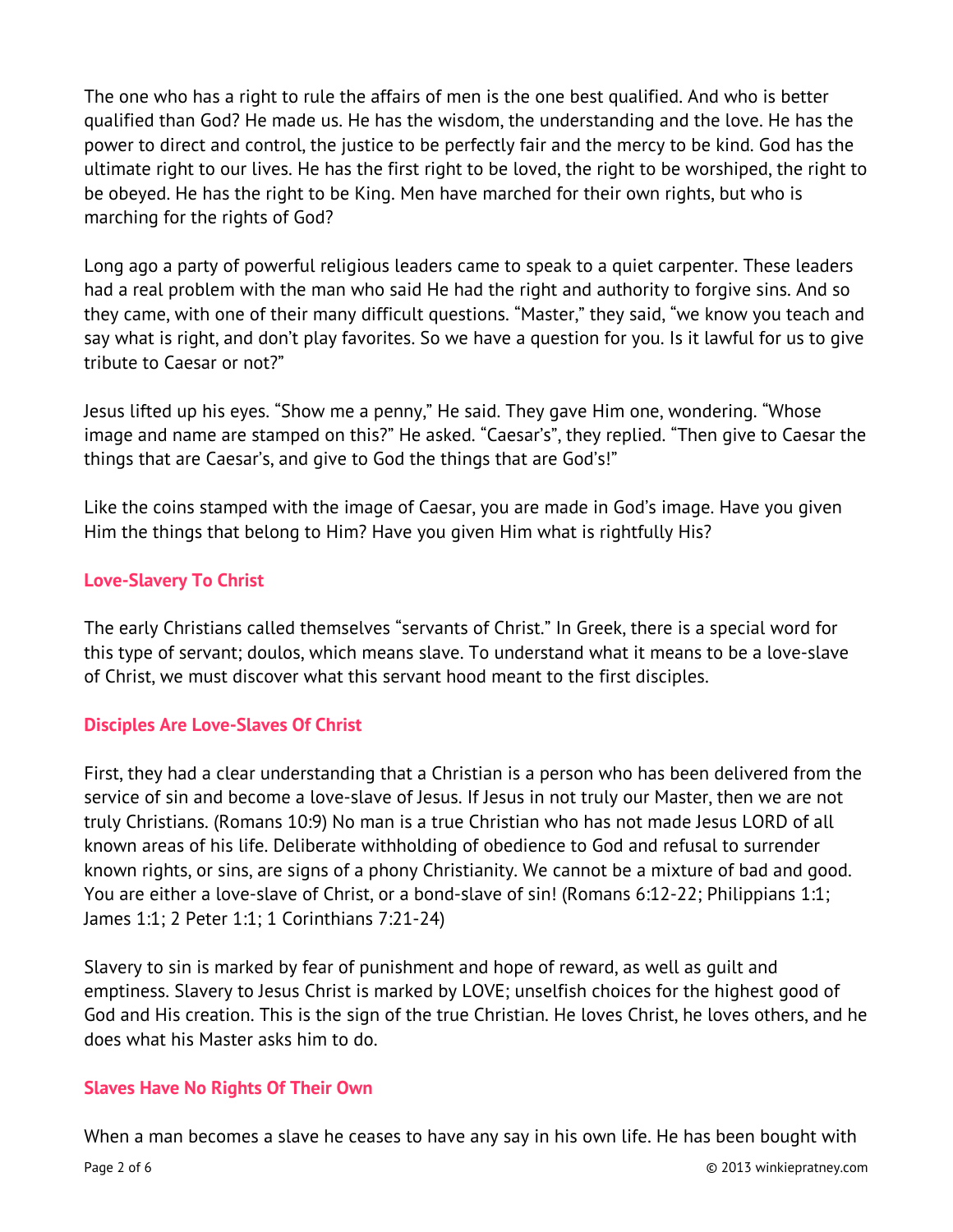a price, and belongs absolutely to his master. All that a slave has and is, lies under the control of his new owner. He is not free from the control of his lord, until death. He is called to serve and to go on serving regardless of praise or blame, weariness or sickness, thanks or disgrace.

When we are slaves to sin, the only way out is death; that is the sting of sin that burns in its final wages. The Lord Jesus offers a new kind of service and an alternate way of death to escape from the slavery of sin. Christ challenges us to die to our old way of life, allow Him to bury our selfish past, and live as His love-slave. As long as we are under His control we will be paid His wages, and not the wages of sin. But if He is to be Boss, He must be absolute Boss. This involves the total surrender of all our rights to Him. Until this happens, He is not our real Master and Lord. (Matt. 10:24-39; Phil 2:5-8; 3:7-8)

## **True Freedom Is Love-Slavery To Christ**

There is certainly NO freedom in sin! Sin is a hard taskmaster that pays its slaves in the coin of a cemetery. We are made to be directed by some power or control. And at the same time, we are given the freedom to choose the power we will obey; either selfishness or the Savior.

Christian freedom is a new kind of control where we are free to do anything we like, because we choose the things that are best for everyone and the things that do not enslave us to selfishness. It is impossible to let both powers control our life at the same time. (Matt: 6:24, 7:16-23; Jas. 3:11- 13) Our hearts are either fixed on pleasing Christ or ourselves. If we do not really belong to Him, His laws will seem tiresome. His demands will seem extreme and we will resent and rebel against His commands. But once we have given Him our love and become His slaves, we enter the path to true freedom and God opens the door to sonship in His family. God is a loving Master! He is not harsh, or unfair, or overbearing. His yoke is easy and His burden is light. (Matt. 11:29, 19:29; Luke 9:23-25;,17:10, 22:24-27; I Cor. 7:23b)

#### **Disciples Are Learners**

There is another name given to the one who would be a love-slave of Christ, and that is DISCIPLE. All disciples are learners. It's possible that you didn't understand what becoming a Christian really was when you first gave your life to God. You acted on all the light you had, and God met you graciously in His love. Since then, no doubt, you have wondered why it can seem so difficult to be a servant of Christ and why it often seems impossible to serve others as He commands you to do. Perhaps you have thought, "If it were not for the irritating things other people do, I could be a better disciple." How often do we react in anger, because we feel that someone has hurt us and violated our rights?

There is one basic lesson you must learn to be a true disciple; the lesson of meekness. You must know now, that the Lord Jesus wants all of you, and that He is not going to stop dealing with you until He has it! He is easy to please, but hard to satisfy. If you are still troubled by fits of temper or worry, you have not learned what it means to be a love-slave. This can be learned by taking on His yoke of meekness.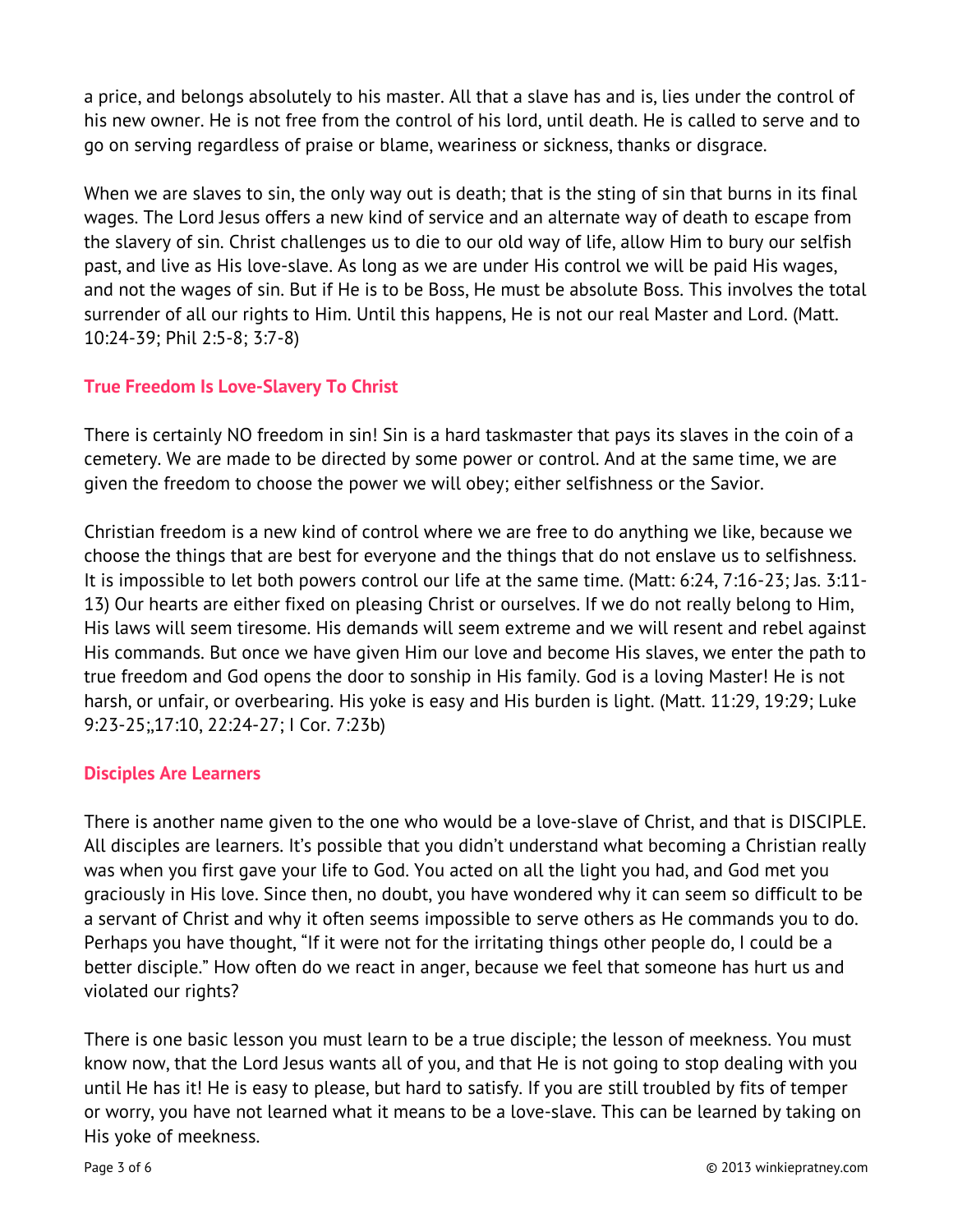#### **Meekness Isn't Weakness**

After God got through with him, Moses was meek. But he wasn't weak! (Numbers 12:3) The Lord Jesus was meek, but if there was ever an example of virile humanity, Christ was that example. Watch Him as He empties the Temple with His eyes blazing with fire! He who knotted the cords of rope was meek, but never weak. Christ was strong; a Man among men. But He knew meekness. (Matt. 21:5; John 2:13-17)

Meekness, very simply, means: having a will that is yielded to God. It is the key response of man to the claims of Christ. When we truly surrender to God, our lives should show the fruit of the Holy Spirit. (Gal. 5:22-23) Our human response to God's shared love, joy and peace will be marked by faith, meekness, and self-control. God never used a man until his life showed these three human responses. They are the foundations of human spiritual development in Christ, and meekness is the key. Meekness determines the extent of our faith and self-control. Meekness is vital! Without it we cannot inherit what God has for us. (Matt. 5:5; 1Pet.3:4) It is a key to getting guidance and instruction from God. (Ps 25:9) Lack of meekness results in worry (lack of faith) and failure to get along with others (lack of self-control). (Gal. 6:1; 2 Tim. 2:25; Titus 3:2) The more our wills are yielded, the greater faith and self-control we will possess.

## **When Rage Rushes Up**

One of the most destructive results of an unyielded will is anger. Selfish anger is among the most damaging of sins. God lists it with murder. (Matt. 5:21-22; Col. 3:5-8; Jas. 1:19-20) There is a holy anger in Scripture, and we must distinguish this. God gets angry, and God does not sin. Holy anger is a righteous wrath for the rights of God. It is a right reaction to wrong done against others, especially God. It is always marked by some constructive action taken to end the wrong that created the anger. It includes feeling sorry for the one who caused it, and choosing a way to help him if possible, so he doesn't do the same thing again. Holy anger will be as stern as the depth of love we have for God. The Lord Jesus had it, and a Christian who does not have it is not really following in His steps. It is a Bible command that we "be angry, and sin not." (Eph. 4:26; Mk. 3:5; Lk. 17:1-2)

But selfish anger is sin, resulting from personal resentment and damaged pride. It ruins personality and character by fanning the flames of bitterness, envy and jealousy. (Eph. 4:30-32; Prov. 16:32, 19:11) It damages the body physically, by filling the system with tension, causing heart-attacks, ulcers, and other physical ailments. It ruins our fellowship with others socially, blasting friendships, family relations and testimony. (Prov. 21:19, 25:24) The Bible warns against selfish anger in no uncertain terms. Christians are instructed not befriend or even be seen with an angry man. (Prov. 22:24) The person who is selfishly angry at his brother is in danger of judgment. God considers anger a terrible sin.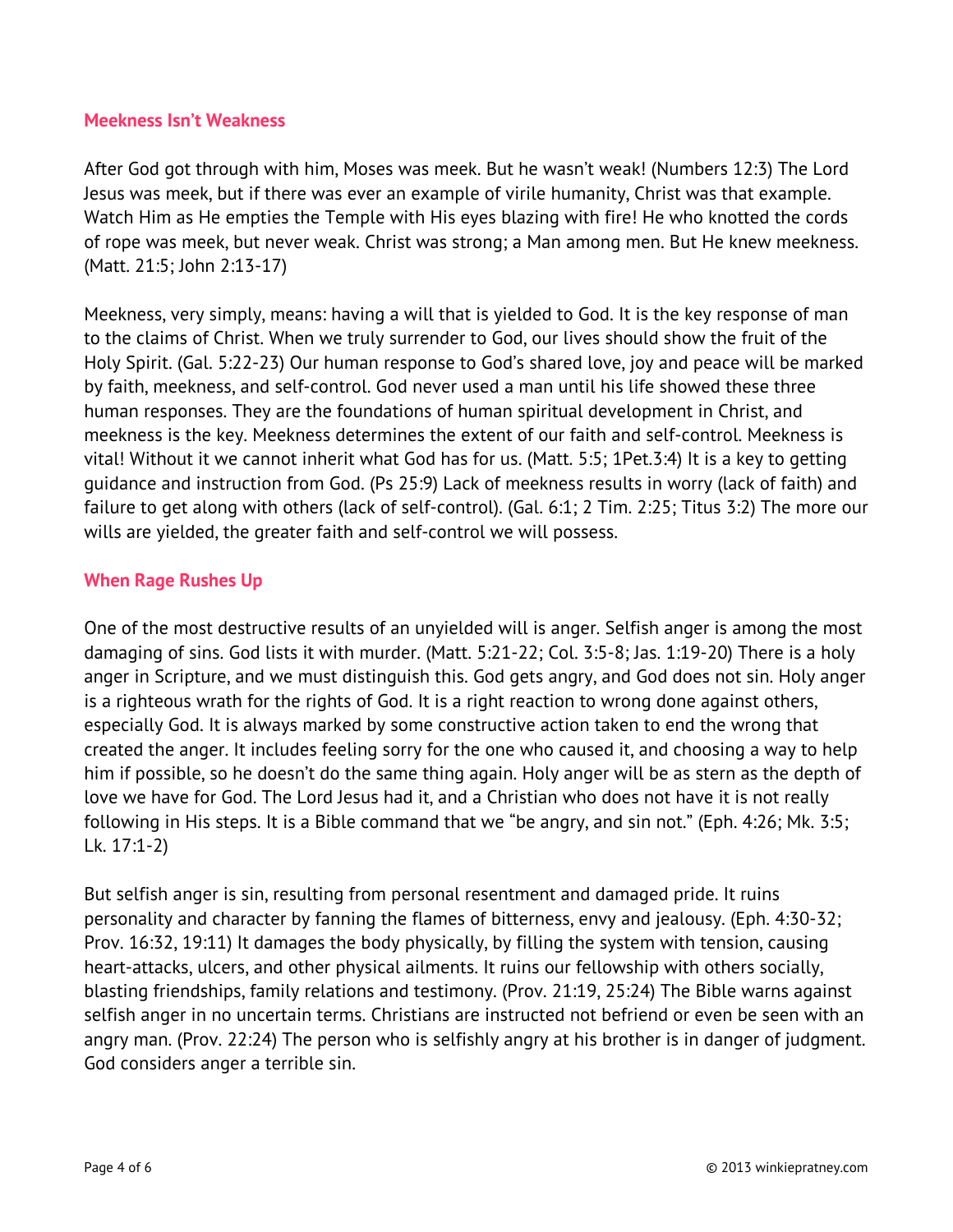## **Getting Irritated**

Common everyday irritations often spark selfish anger. An irritant is anything frustrating that you have no control over. Each day will bring us irritation. It may come in the form of thoughtlessness, a crossing of our plans, or an ill-spoken word. We cannot avoid or escape irritation, but we can learn how to respond correctly.

Each trial, cause for complaint, or irritation, is actually a test of consecration. If you react in love, these obstacles can be stepping - stones to power with God. React to them selfishly and they will be barriers. We must learn how to handle irritations in Christ. Don't respond in the wrong way! Don't get mad. (Eccl. 7:9; Prov. 29:8)

If you are right, you don't need to lose your temper; if you are wrong, you certainly can't afford to! This amounts to nothing more than justifying yourself by defending your "rights." (Prov. 19:11, 29:22) God wants to help you die to your rights; so don't blame your anger on the irritation. When you shift the blame to someone else, you will end up with two angry people instead of one irritated one! (Prov. 15:1, 29:22) A kick that knocks a barrel over only reveals what is in the barrel; it does not create it.

Another mistake is to keep your anger bottled up inside you. Silently fuming is not the way to deal with anger. "Don't let the sun go down on your wrath." The one who nurses anger is a fool in Scripture. (Eccl. 7:9) Don't hold on to rage. (Eph. 4:26)

#### **What Do You Do With Anger?**

Step one is to examine the irritation that provokes you to anger. God has allowed this to happen to test your meekness. Therefore you can thank Him for this irritation! Yes; go on! This is one of the ways God will try your spirituality. Go ahead, deep breath; do it.

Then you must expose any hidden heart attitude by asking yourself, "What kind of person has this irritation uncovered? Has something been revealed in my heart that the Lord Jesus would not be pleased with?" Irritation is like a flame playing on a sample of gold. Under intense heat, impurities come to light. This is one of the purposes of a trial.

After this, you can empty out bad attitudes by confessing discovered sin to God, repenting and receiving His loving forgiveness. Now, don't stop with the negative! Ask yourself, "What sort of godly attitude should I have instead? How would Jesus have behaved in that situation?" Then ask God to help you respond rightly to the next similar trial, with patience, self control and meekness.

#### **Victory Over Worry**

Worry is the other destructive force stemming from unyielded rights. Occasions for worry also are opportunities for you to discover the faithfulness of the Father. As human beings, we have six basic essentials for living. When we find one of these rights threatened, self-love, (self